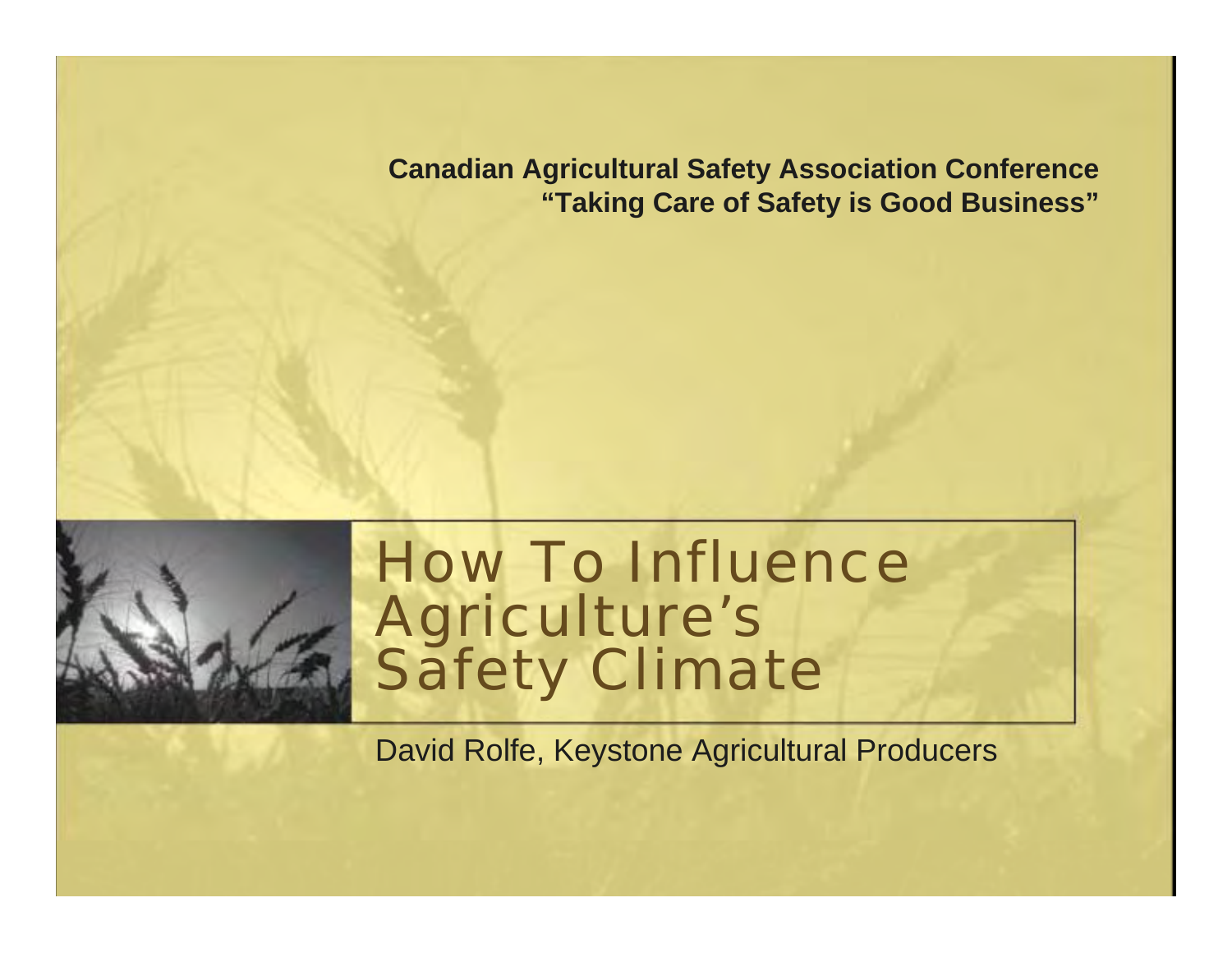

### **Outline**

- Brief look at WS&H in Manitoba
- Current programs & resources
- What farmers should know
- With unlimited resources...
- Closing comments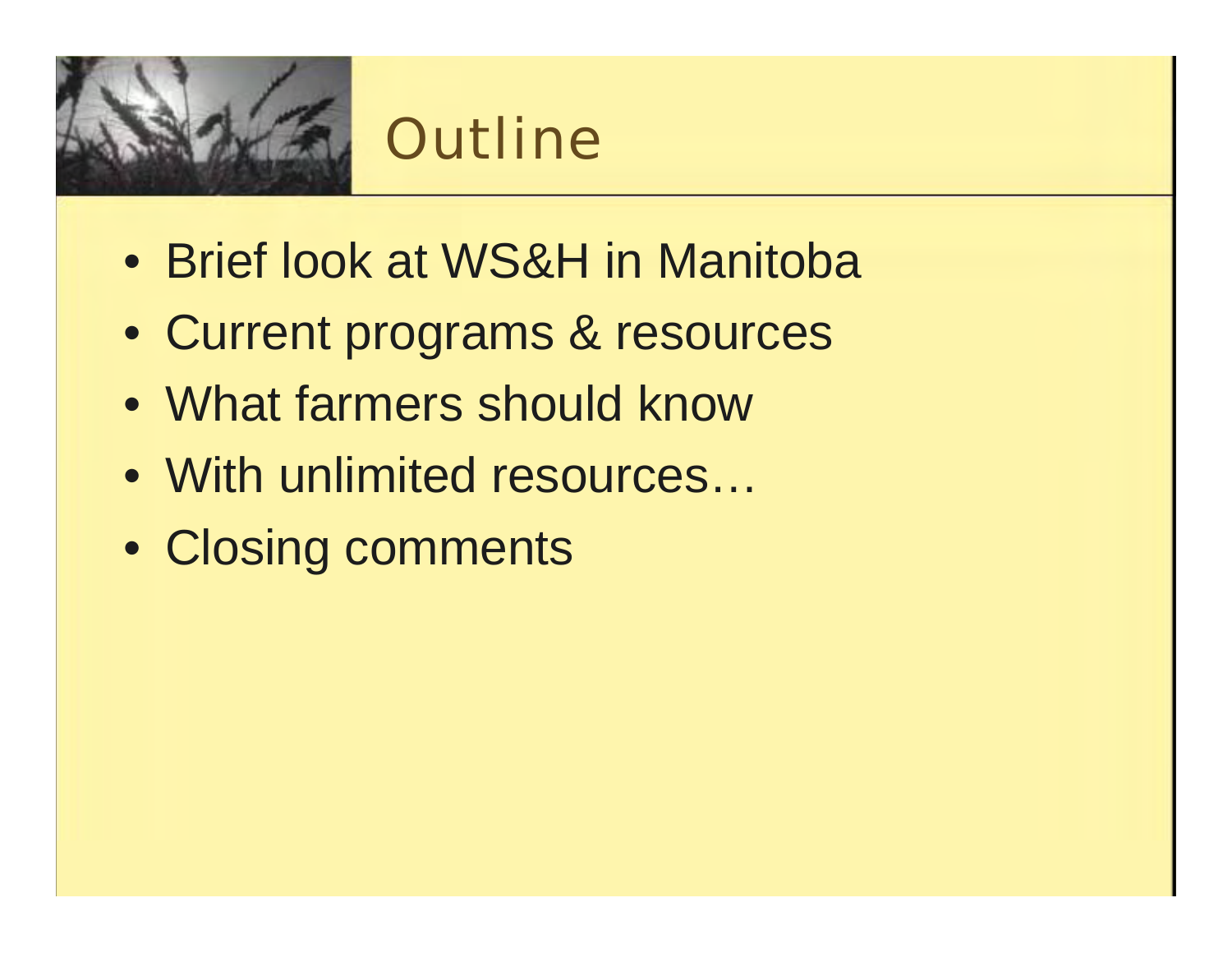

# A Brief Look at WS&H

- Agriculture continues to be a high-risk **industry** 
	- 46% of all workplace fatalities in ag sector, between 1983 and 2001
	- 1/5 of farm fatalities was under 19 years of age
	- 1/3 were over 60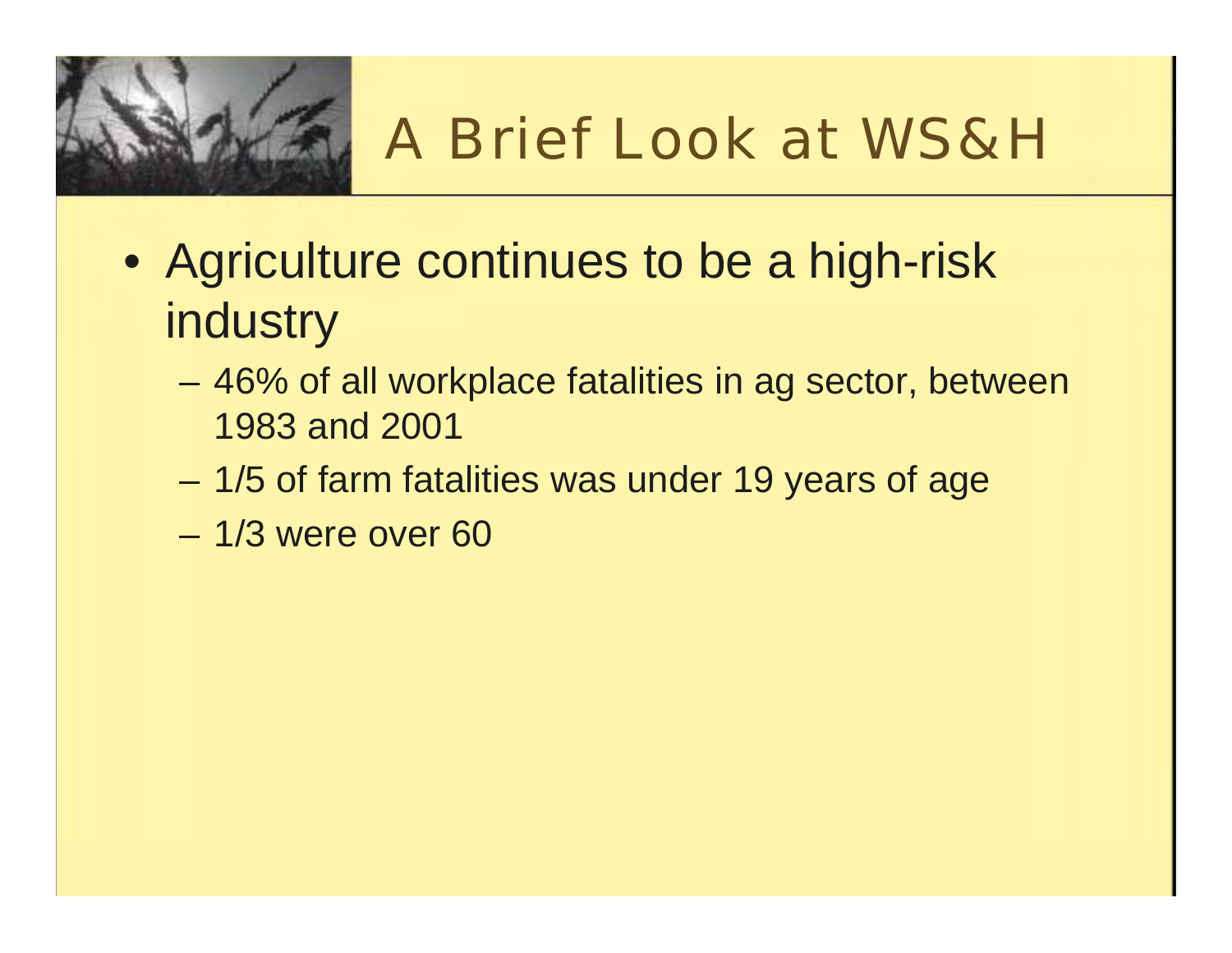

# A Brief Look at WS&H

• To address the issue, Manitoba developed SAFE Farms

www.gov.mb.ca/agriculture/farmsafety/index.html

- Introduced a Farm Safety Officer
- Biggest concerns are seniors, young workers, and those working alone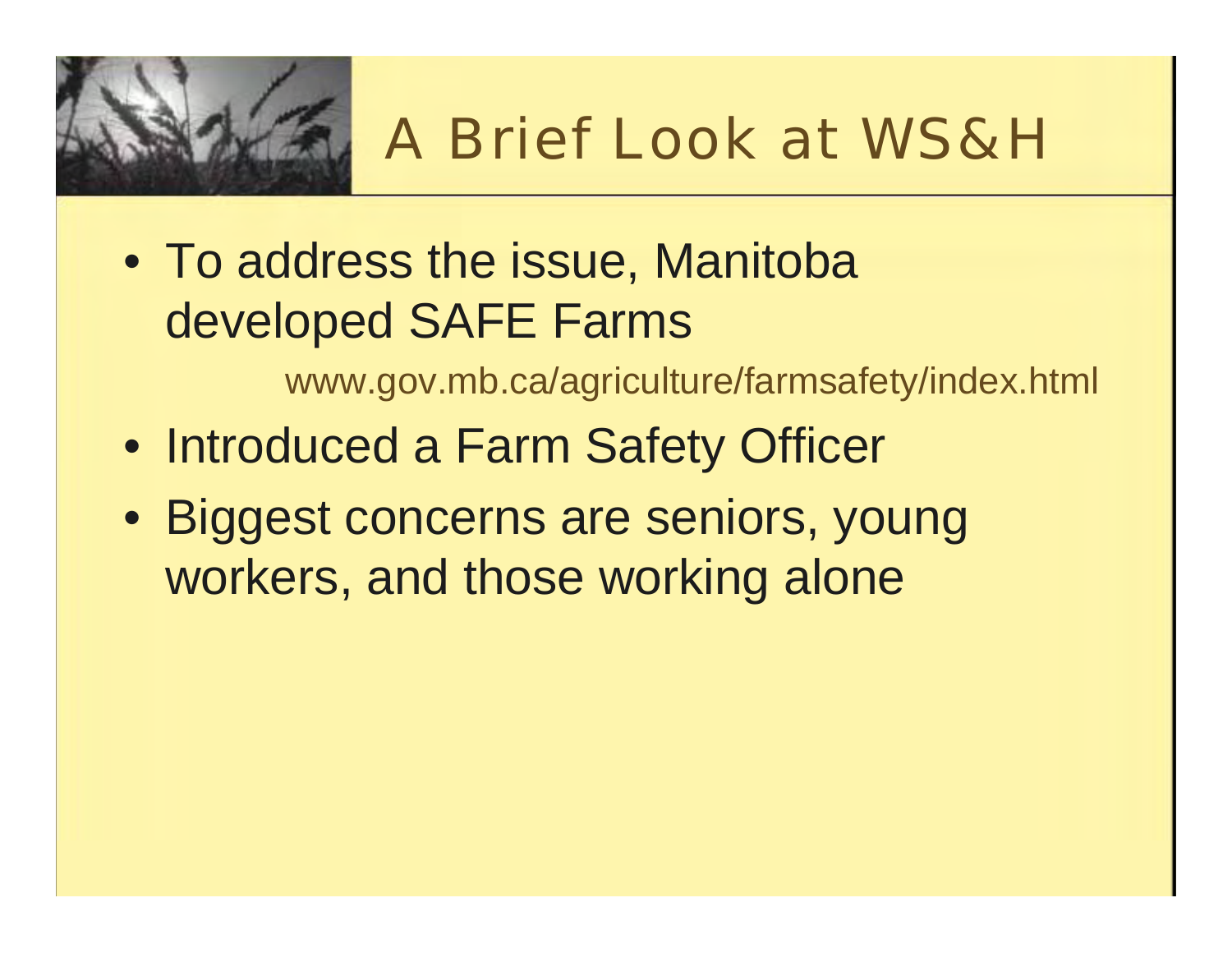

#### Programs & Resources

#### • **Province of Manitoba**

- Farm SAFE
- Farm Safety Day Camps
- Young Workers Programming
- Safe Play Area Grants

#### • **Manitoba Farmers with Disabilities**

- Support & information groups for injured person & family members
- $\mathcal{L}_{\mathcal{A}}$  Spokespeople for prevention & awareness www.fwdmanitoba.com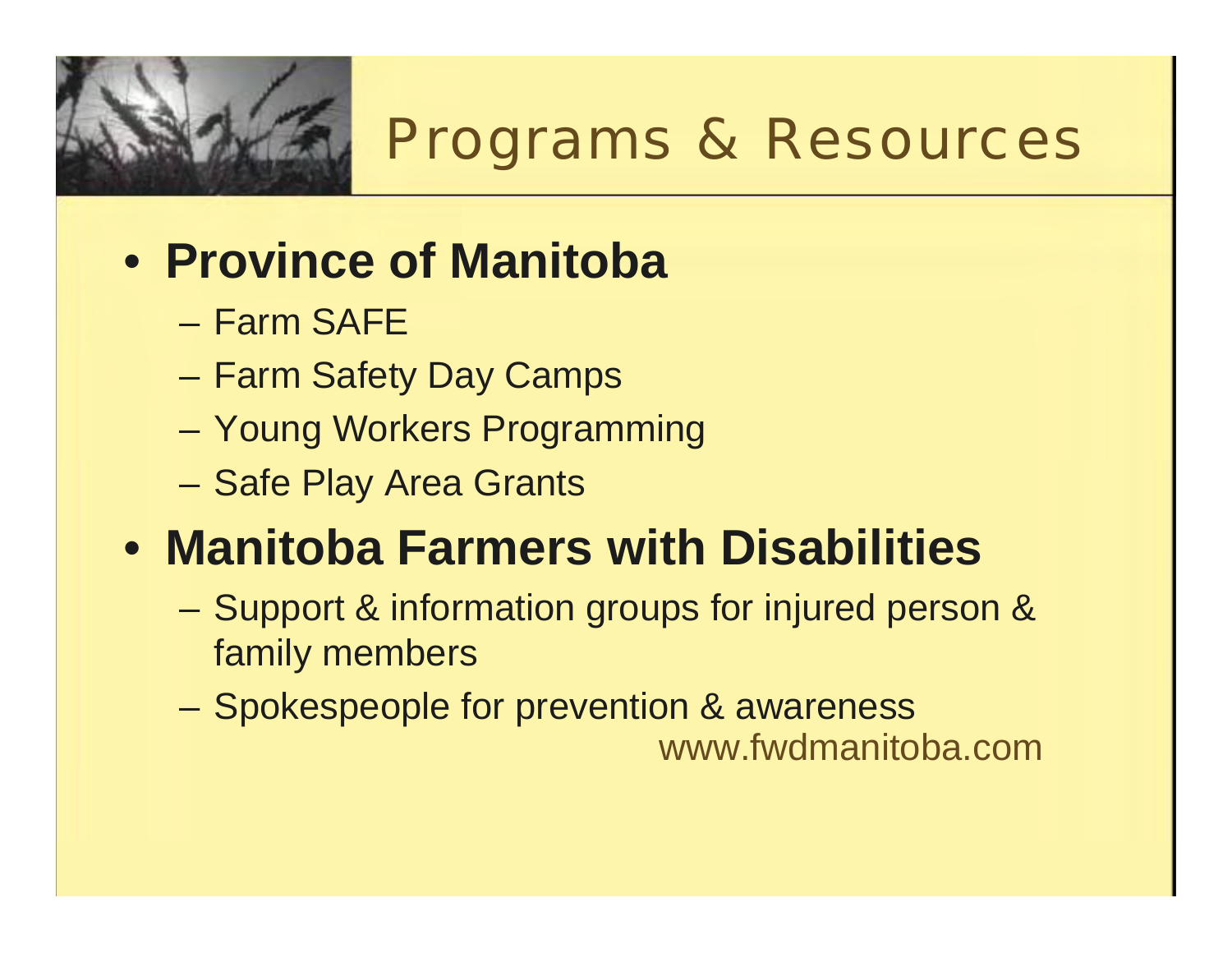

#### Programs & Resources

#### • **Manitoba Hydro**

- *Look Up. Stay Clear. Stay Alive.* Program
- Electrical safety tips
- Farm safety walk-throughs www.hydro.mb.ca/safety\_first/farm\_safety.shtml

#### • **Farm Safety 4 Just Kids**

- Chapters across Manitoba
- Resources & games

www.fs4jk.org/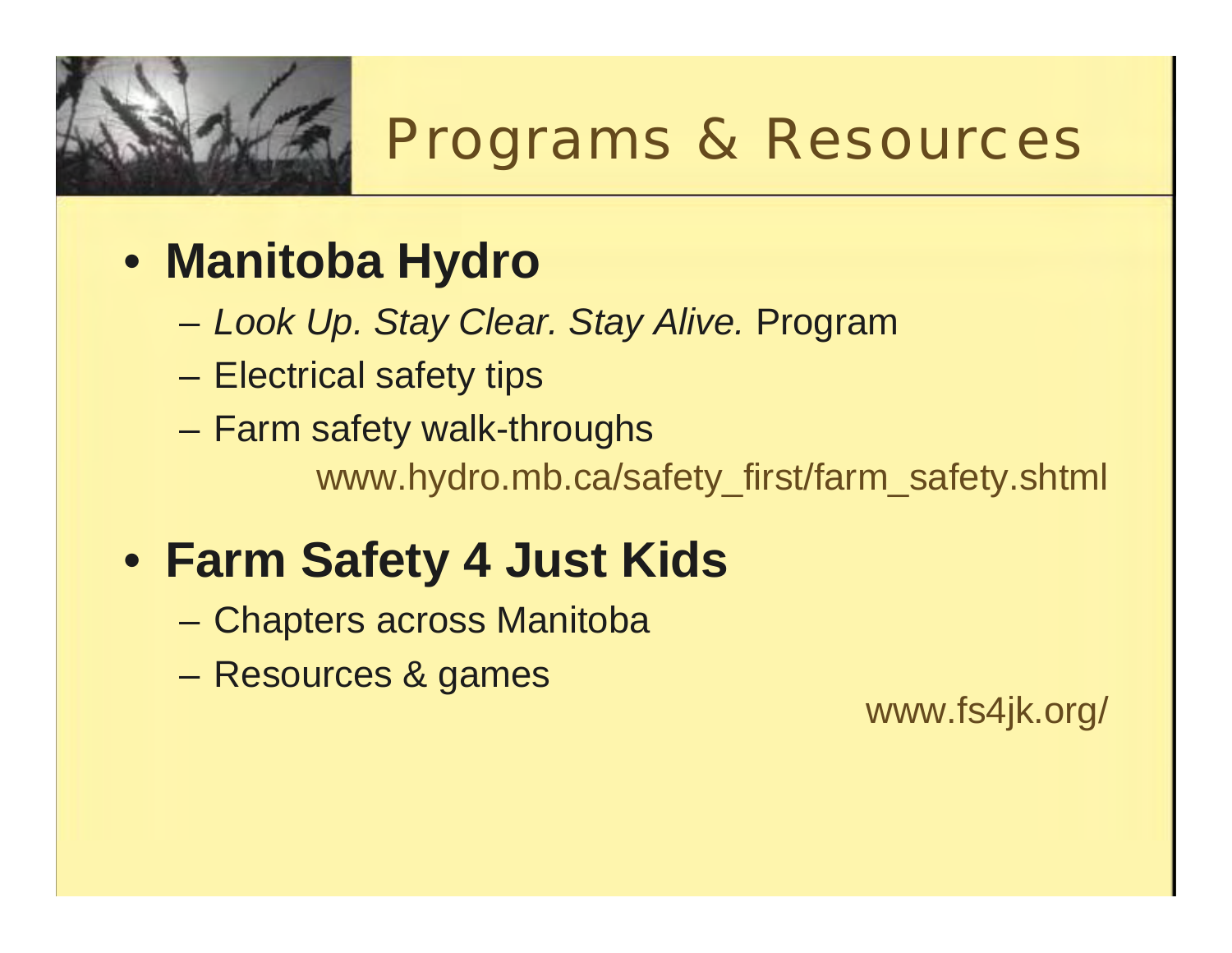

#### Programs & Resources

#### • **Keystone Agricultural Producers**

- Access resources & distribute to farmers
- Safety-focused articles in magazine
- Individual districts partner w/ community groups
- Partner with other groups in Manitoba or nationally for initiatives like Farm Safety Week
- Develop tools & resources where possible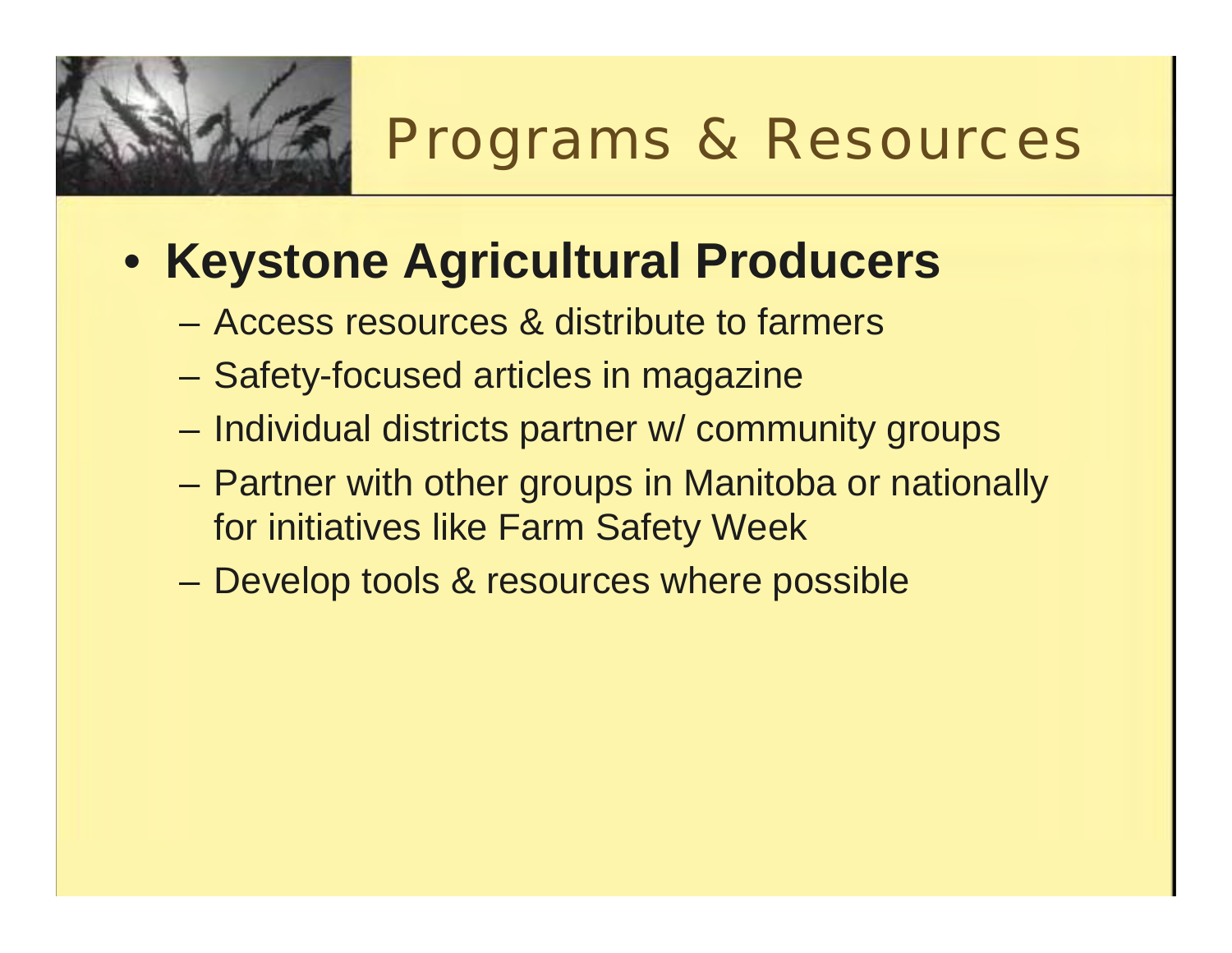

# Farmers Should Know

- Business / financial impacts of safety
	- Good safety decisions are good business decisions
- Importance of coverage & liability
- Primary responsibility for safety of farmer, employees & farm family
- Shortcuts never pay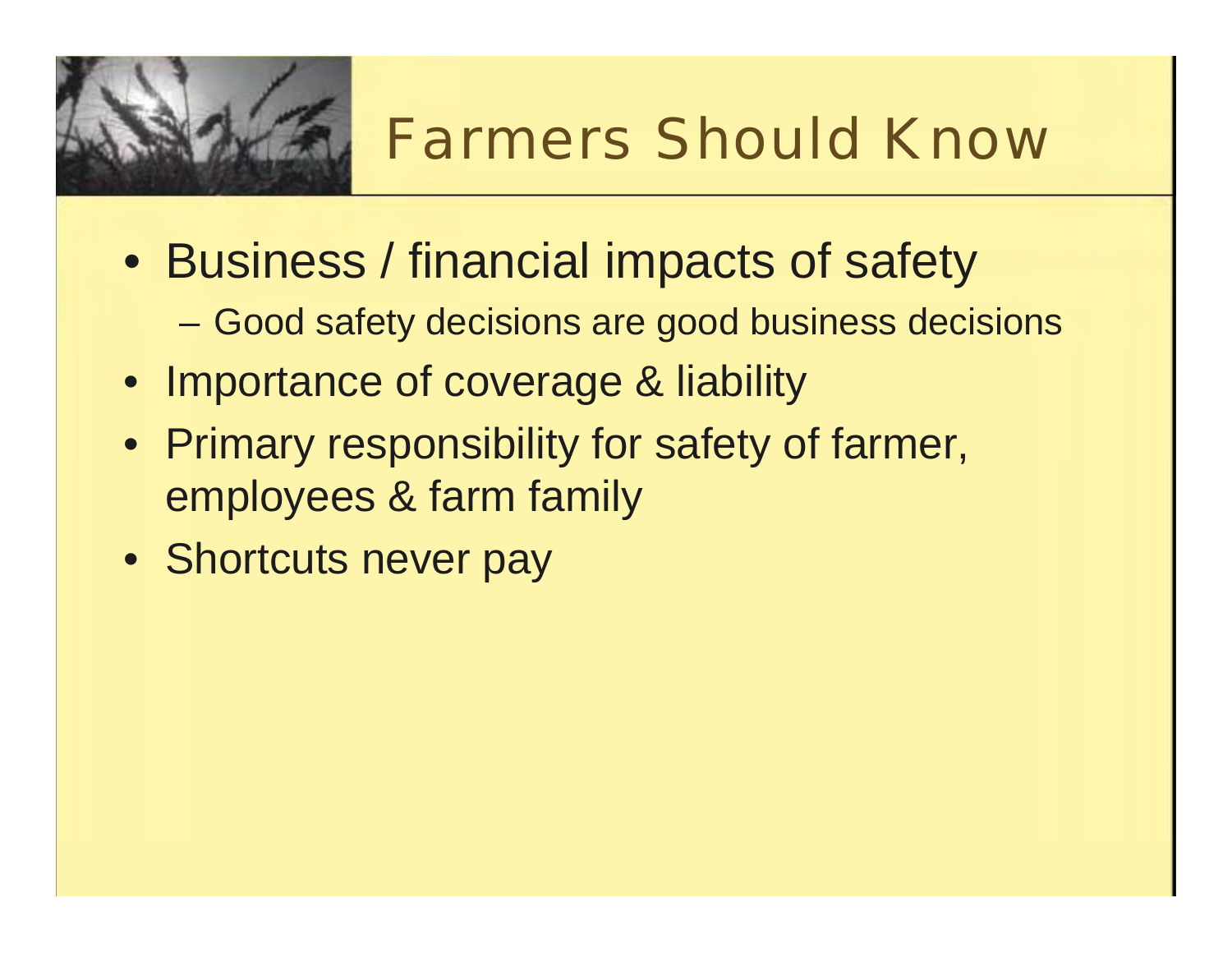

# Farmers Should Know

- Importance of having a link to someone
	- Never work alone
- Awareness of time / body limitations
- **Just because it's never happened before…**
- Take advantage of the resources & expertise available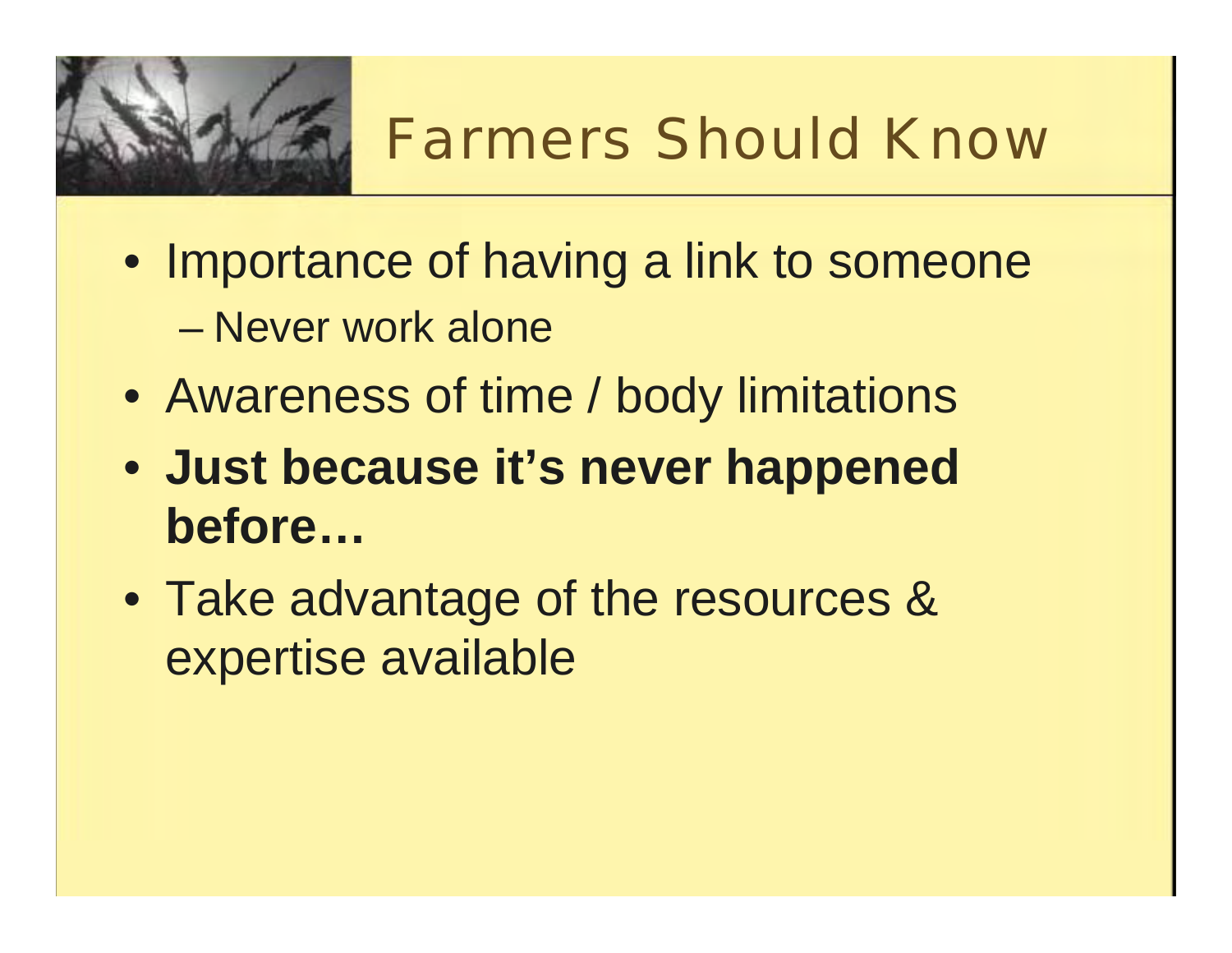

# Unlimited Resources

- Provide individual consultations at all farm workplaces
- Funding for farmers to develop & implement safety plans
- Support & expand existing programs & initiatives
- Help safety & health groups work together more closely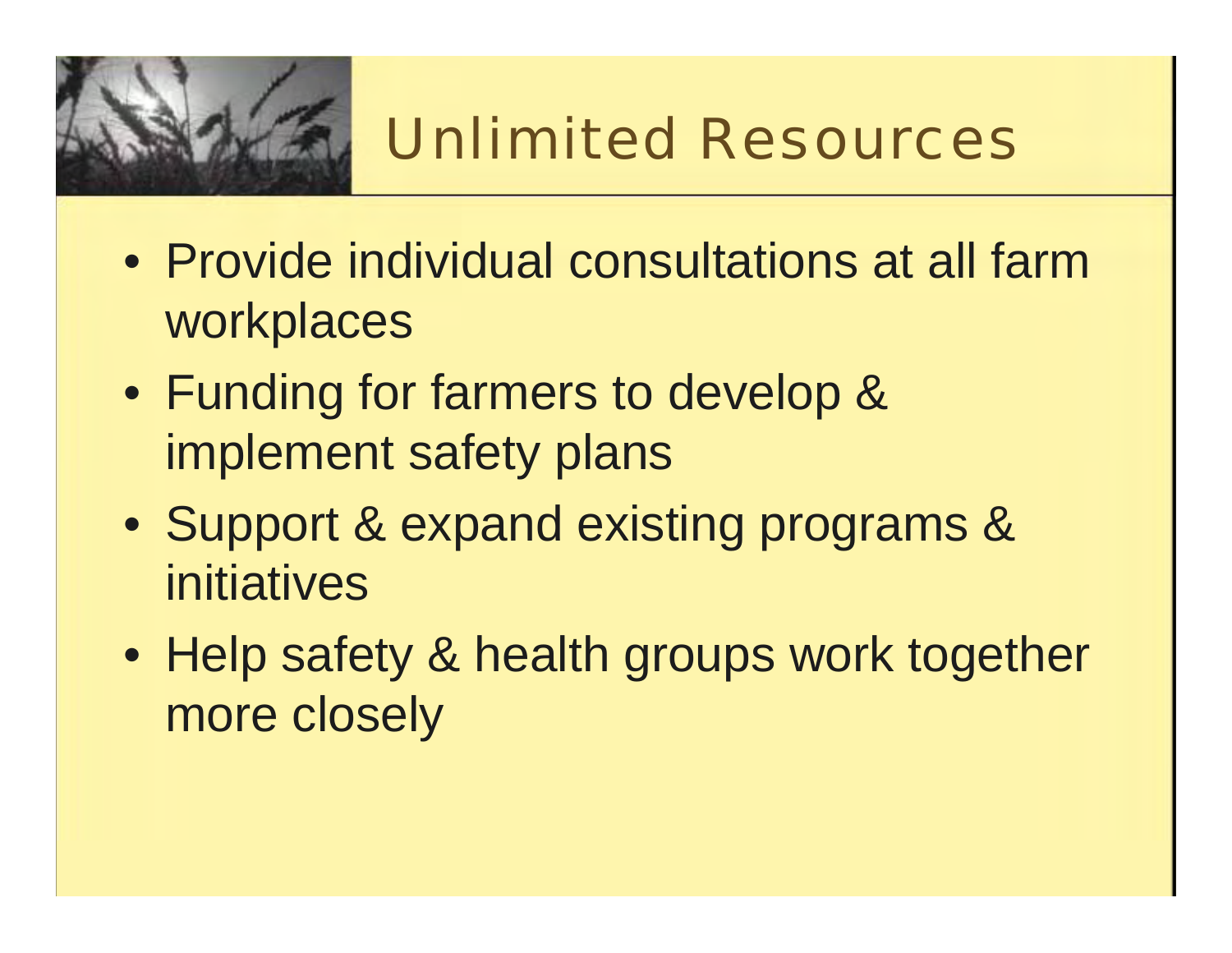

# Unlimited Resources

- Target new initiatives to farmers working alone, seniors, and young people
- Expand community-based initiatives
- Improve education to agriculture students
- Research on safer methods of farming & safer equipment design